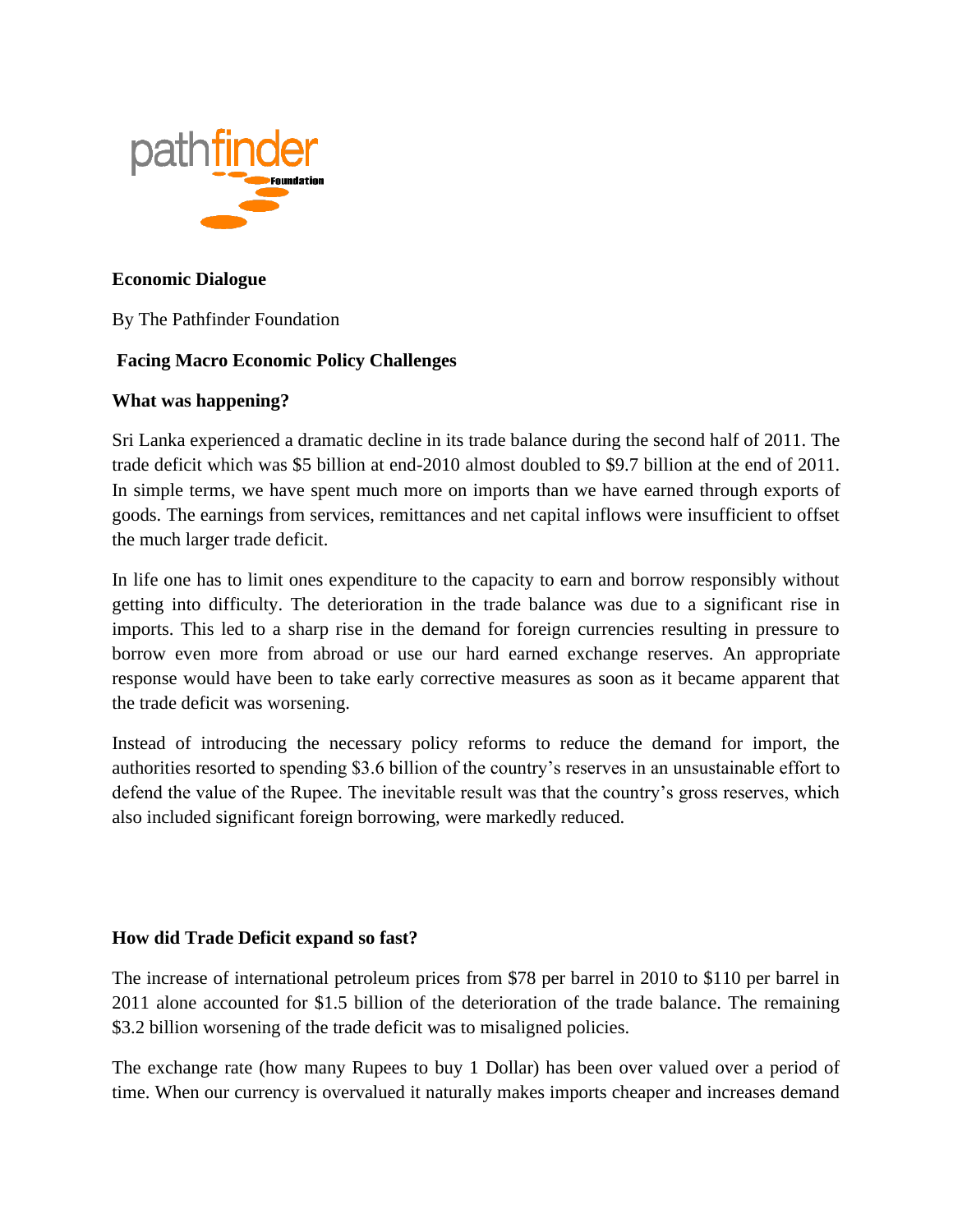for them. Simultaneously, Central Bank Policy Interest Rates were reduced and Commercial Banks were encouraged to increase lending. The combination of an overvalued exchange rate, cheap money and pressure on banks to lend inevitably resulted in a credit boom which fuelled an unsustainable increase in imports, pressure on the Rupee and a sharp depletion of reserves.

## **Bold remedy from the President or…?**

After the devaluation of the Rupee by 3% in the budget speech there was considerable dilly dallying by the Central Bank and Treasury authorities. It appeared that intervention at the highest level of the country eventually paved way for the adoption of a flexible exchange rate. Greater flexibility in exchange rate management was accompanied by a 0.5% increase in policy interest rates. Market interest rates have increased by considerably more. While maintaining selective subsidies, the prices of fuel and electricity were raised to reflect cost of imports or production. The commercial banks have been advised to restrict their lending growth to 18%. Additionally they have been requested by the Central Bank to borrow abroad providing one year guarantee to share exchange rate risk.

The outcome of this unprecedented move towards market based flexible exchange rate has been evident from the very beginning. During the past couple of months the amount of savings due to non intervention in the market by the Central Bank has reached \$700 million, according to authoritative sources. In other words if we continued on the path of maintaining the overvalued exchange rate, Sri Lanka would have faced a severe balance of payment crisis or near bankruptcy by the fourth quarter of this year.

### **What further policy improvements?**

While the government's (the President?) unprecedented, bold macroeconomic policy adjustment is appreciated by non partisan economists and informed public, further consolidation of these reforms is necessary to avoid crisis situation and for faster economic growth on a sustained basis.

To begin with the Central Bank and the Treasury need to closely monitor developments and trends in the movements of the following variables:

- I. The trade deficit
- II. Current account deficits of the balance of payments
- III. Foreign reserves and
- IV. Foreign debt sustainability.

In the process the authorities have to be vigilant, use sound economic analytical tools before introducing necessary macroeconomic policy changes. For example, if the policy makers notice further deterioration of the trade or balance of payment deficit immediate measures to constrain import demand needs to be implemented. In advising the political masters the policy makers will have to use their economic analytical skills and their wisdom rather than personal or group